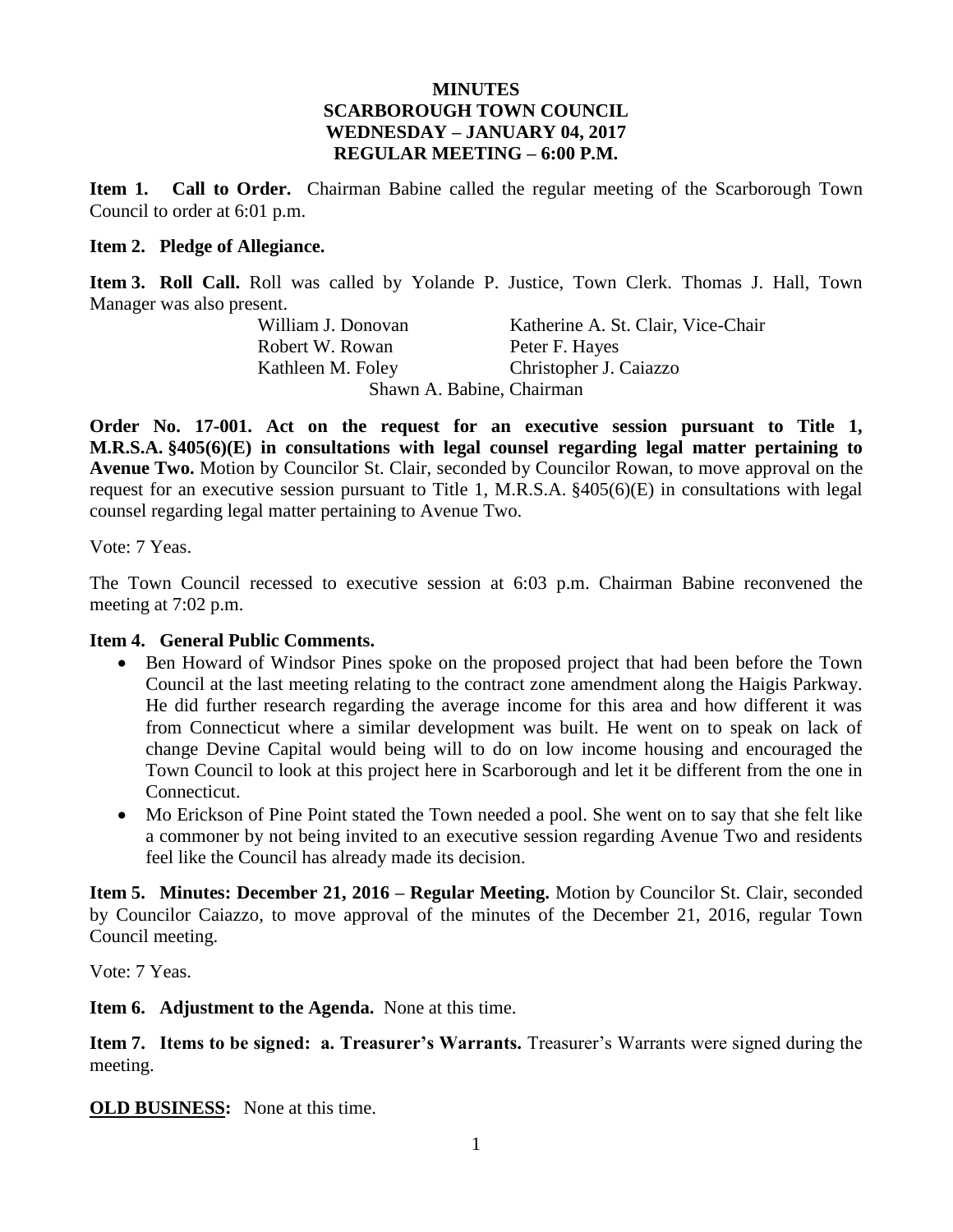### **NEW BUSINESS:**

**Order No. 17-002. Act to approve the Resolve to accept donations for the Fuel Assistance Program.** Motion by Councilor St. Clair, seconded by Councilor Hayes, to move approval of the Resolve to accept donations for the Fuel Assistance Program, as follows:

#### **TOWN OF SCARBOROUGH**

### **IN TOWN COUNCIL ASSEMBLED**

January 4, 2017

**RESOLVE** Accepting Donations for the Fuel Assistance Program.

#### **BE IT HEREBY RESOLVED BY THE TOWN COUNCIL AS FOLLOWS:**

**THAT THE** Town of Scarborough gratefully accepts the pledges and donations from the following businesses and/or persons, that have been collected to date, to be used for the Fuel Assistance Program:

## **Mr. & Mrs. Jeffrey Ertman**

**AND**, be it further Resolved that each business, organization and/or person be recognized for their generous donations as a token of the Town's appreciation.

> Sponsor: Town Council Originator: Town Council

Vote: 7 Yeas.

**Order No. 17-003. Act on the following requests, pursuant to Title 23, M.R.S.A. §3025 and the requirements of Section 4, of the Scarborough Street Acceptance Ordinance of the following streets located in the following Developments:**

- **a. Merrill Brook Subdivision: Merrill Brook Drive & Brookview Court**
- **b. Settlers Green Estates II Subdivision: Farmhouse Road, Weathervane Way & Red Barn Circle.**

Motion by Councilor St. Clair, seconded by Councilor Hayes, to move approval of the following requests, pursuant to Title 23, M.R.S.A. §3025 and the requirements of Section 4, of the Scarborough Street Acceptance Ordinance of the following streets located in the following Developments:

- a. Merrill Brook Subdivision: Merrill Brook Drive & Brookview Court
- b. Settlers Green Estates II Subdivision: Farmhouse Road, Weathervane Way & Red Barn Circle.

Vote: 7 Yeas.

**Order No. 17-004. Act on the request from the Shellfish Commission to approve the Allocations of Shellfish Licenses for 2017.** Councilor Hayes gave an overview on this order, noting there are individuals on both sides of the issue as to whether the licenses are increased or not.

The following spoke on this item:

• Peter Angis of Old Blue Point Road spoke in support of the increases in the licenses and gave a brief overview on his history with the Shellfish Conservation Commission. He felt there was plenty of clams available for digging. He added that over 60% of our current licenses holders were over 50 year olds and the industry needs younger blood. He encouraged the Town Council to support the recommendation from the Shellfish Commission.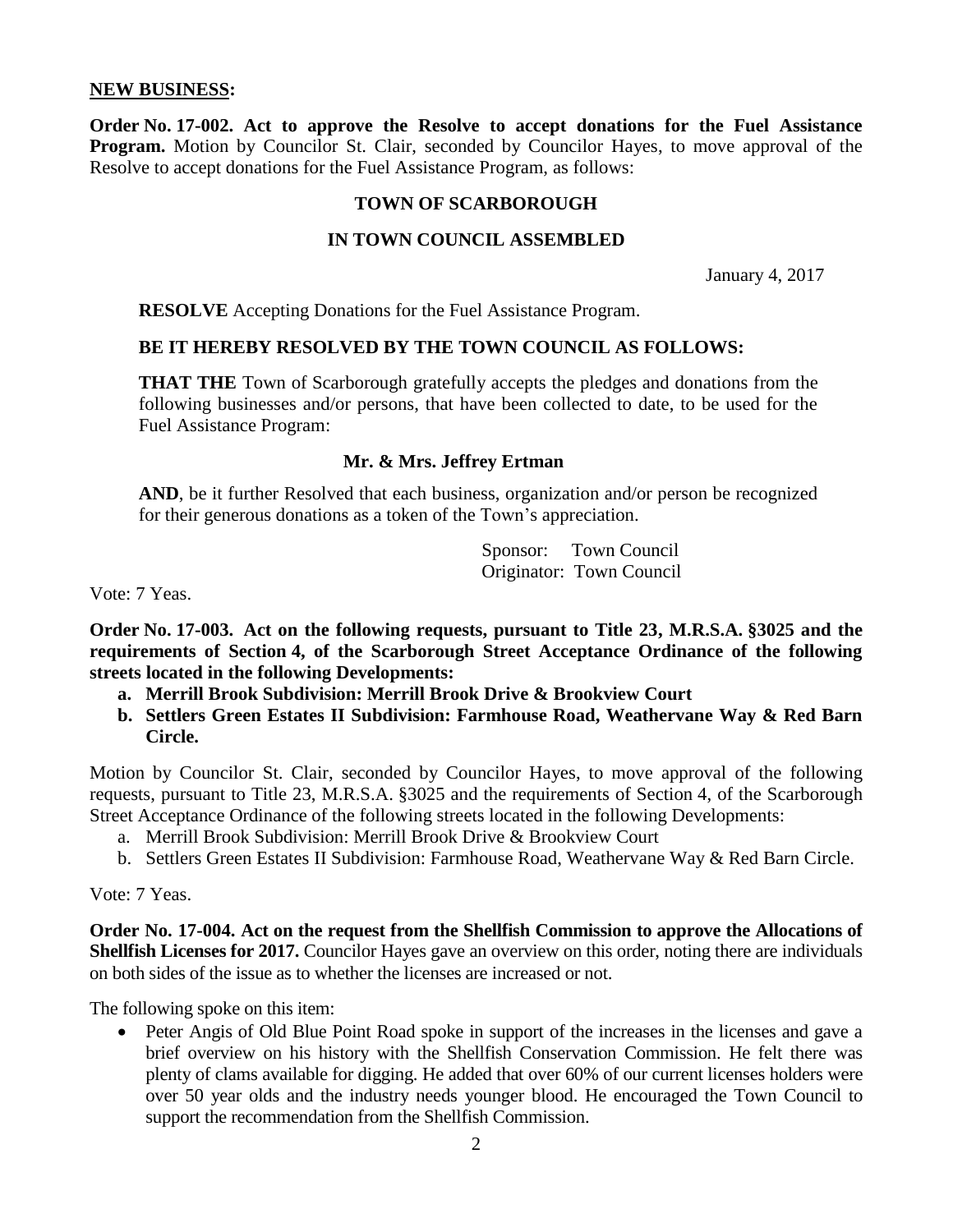- Elisha Holbrook of Beech Ridge Road stated that he holds a Student Commercial License and spoke against the increase in the licenses. He noted that in the area where you thought the clamming would be good, it would not be, because the milk ribbon worm had cleaned out the clams.
- Paul Erickson of Pine Point Road noted that he had been commercial digger of 6 years and his concern was with the predators [green crab and the milky ribbon worm]. The worms go after the clams that are 2" or more, these are the marketable clams and there are not a lot of them as was mentioned before. The issue is similar to shrimping, you do not have season anymore. He felt that it would be safer to keep licenses at the current number.
- David Green of Beech Ridge Road and holder of a commercial license, stated that last year the Committee arrived at a compromise when it came to the licenses to keep them the same as the year before. He then reviewed the information that had been supplied to the Town Council e.g. landing reports data over a period of time. The committee does feels we should protect the resources; however; their decision was not made based on the data available. The landing report is being used for the first time this year and feels if the committee had made their decision based on data, they would not have increase the number. He hopes the council will preserve the resource and not increase the numbers.
- Robert Willette of Trackview Terrace and former chair of the Shellfish Commission, noted that there had been no information provided to support the recommended changes. He further noted that a comment had been made that were only 8 active diggers – as a commercial buyer he showed there were 20 plus that have been actively digging in Scarborough flats. He did not support the recommended increases.
- Tim Downs of Jones Creek Drive stated he supported his recommendation for the increase in the licenses. He felt that clams should be taken from the mud so the predators would not have anything feed off - why feed the predators and not the human.
- Ed Blanchard of Payne Road stated he has held a commercial license since 1991 and has seen changes in the flats. He spoke against the increase in the licenses and urged the Town Council to leave them as is.
- Erica Downs of Jones Creek Drive and a member of the Shellfish Conservation Commission spoke in support of the increase in the licenses. She went to speak on the data from DMR and then questioned the accuracy of the numbers from the State. She urged the Town Council to support the recommendation of the Commission.
- Joe Delano, one of the non-resident commercial diggers [holds a license for Scarborough] from Freeport. Spoke in support of the increase of the licenses. He acknowledged that there was a problem with the milky ribbon worm, but felt there were plenty of clams. He added that information from DMR indicated that there were are only 9 people who dug over 100 day period. He urged the Town Council to support the recommendation of the Commission.
- Chuck Maynard, one of the non-resident commercial diggers [holds a license for Scarborough], felt that the council is being misled and felt that the numbers should be left as is. It is about the resources being available for the future. Please leave the numbers as they are.
- Dwayne O'Roak of Church Street spoke against the increase in the licenses, adding that the predator situation was bad.
- Dennis Violette of Ocean View Road spoke in support the increase in the licenses and felt that there is a need for younger blood.
- Jessica Holbrook of Beech Ridge Road spoke on the situation and the commission itself. She felt that it may be time to review the charge for this group as well as other committees. She spoke on the comment regarding the two licenses that had not been used and made suggested on ways that could possibly help with the predators.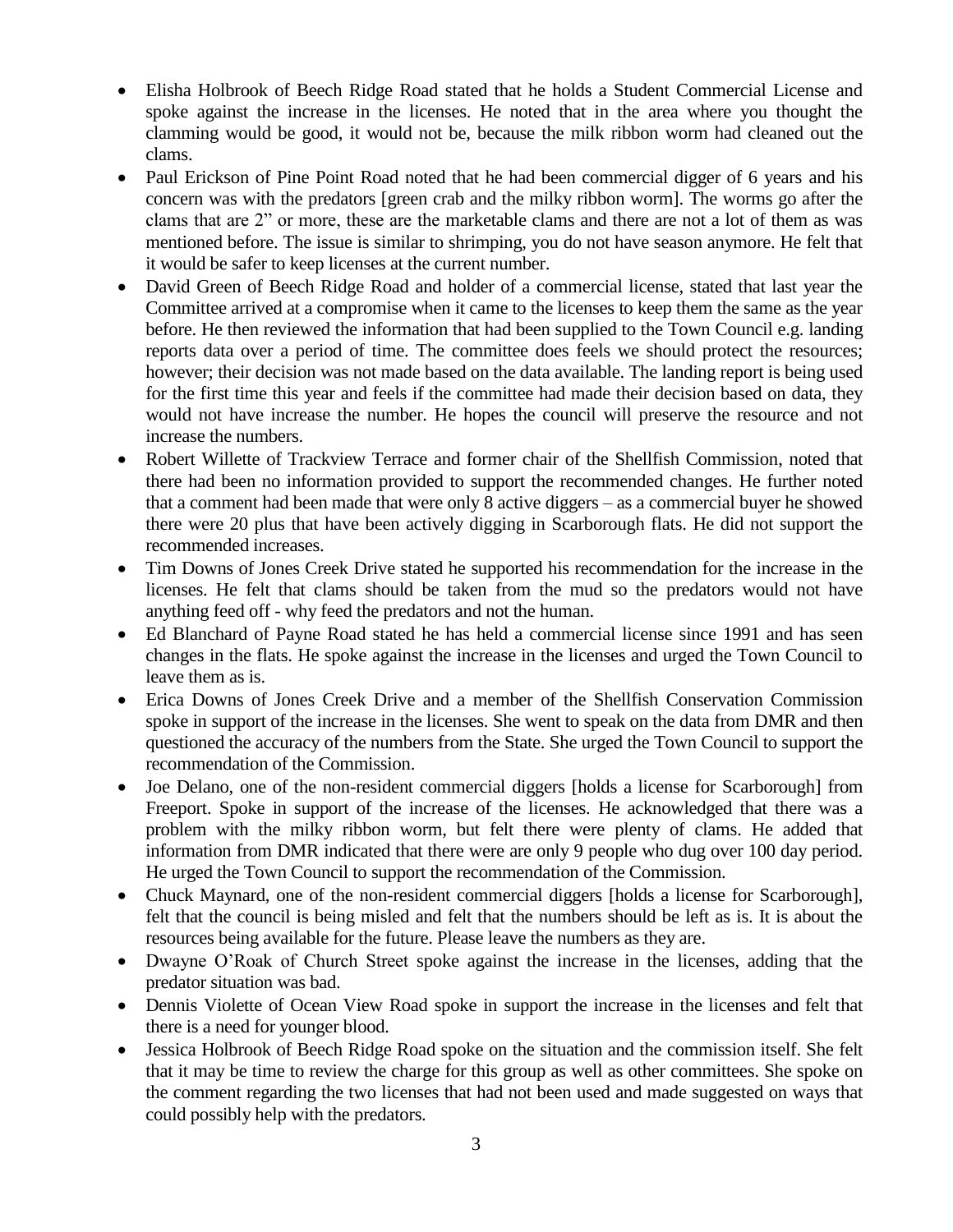- Mo Erickson of Pine Point Road spoke on the recommendations and spoke of an article from newsletter that seasons for clams could not be predictable and it was not only is the predator that was a problem, but climate control as well.
- Ed O'Bar of Philip Street, stated that over the years the clam yield had gotten smaller and smaller and he did not agree with the increase in the licenses.

At this point in the meeting Chairman Babine closed public comment and then asked the Marine Resource Office, Ian Anderson, to please come forward and make a few comments on this Order.

Ian Anderson, Marine Resources Officer for the Town of Scarborough, spoke on this issue. Noting that data presented had been from DMR, which is the Ruling Authority of the State. He pointed out that there been no Rainfall closures this past year, which would affect the digging and went on to make comments the green crab and milky ribbon worm issue noting that these predators had pretty much decimated Freeport and Brunswick flats. His would recommendation would be to increase the resident commercial license by one license which would mean an automatic increase of 1 on the non-resident commercial and increase the over 60 commercial by 1. The town needs to conduct further surveys in the area and possibly bring in an outside sources to assist. He then responded to questions from the Town Council.

Motion by Councilor St Clair, seconded by Councilor Hayes, to move approval on the request from the Shellfish Commission to approve the Allocations of Shellfish Licenses for 2017.

Councilor St. Clair, seconded by Chairman Babine, to move approval to amend the main motion by having the Resident Commercial go to 31 – the over 60 to 2 and take the remaining recommendations from the Committee.

Vote on Amendment: 7 Yeas.

Motion by Councilor Rowan, seconded by Councilor St. Clair, to move approval to amend the main motion as amended to hold the license numbers at the 2016 Allocations.

Vote on Amendment:

1 Yeas.

6 Nays [Chairman Babine, Councilors Donovan, Foley, St. Clair, Caiazzo and Hayes]

Main motion as amended: **2016 2017 Allocations Proposed Allocations Resident Commercial License:** 30 31 31 **Non – Resident Commercial Licenses:** 3 4 **Over 60 Commercial Bushel Licenses:** 1 2 **Resident Student Commercial License:**  $10$  10 10 **Non- Resident Student Commercial License:** 1 1 **Resident Recreational Licenses:** 200 200 **Non- Resident Recreational License:** 20 20 20 • Day Permits: 10 per day 10 per day 10 per day

Vote: 7 Yeas.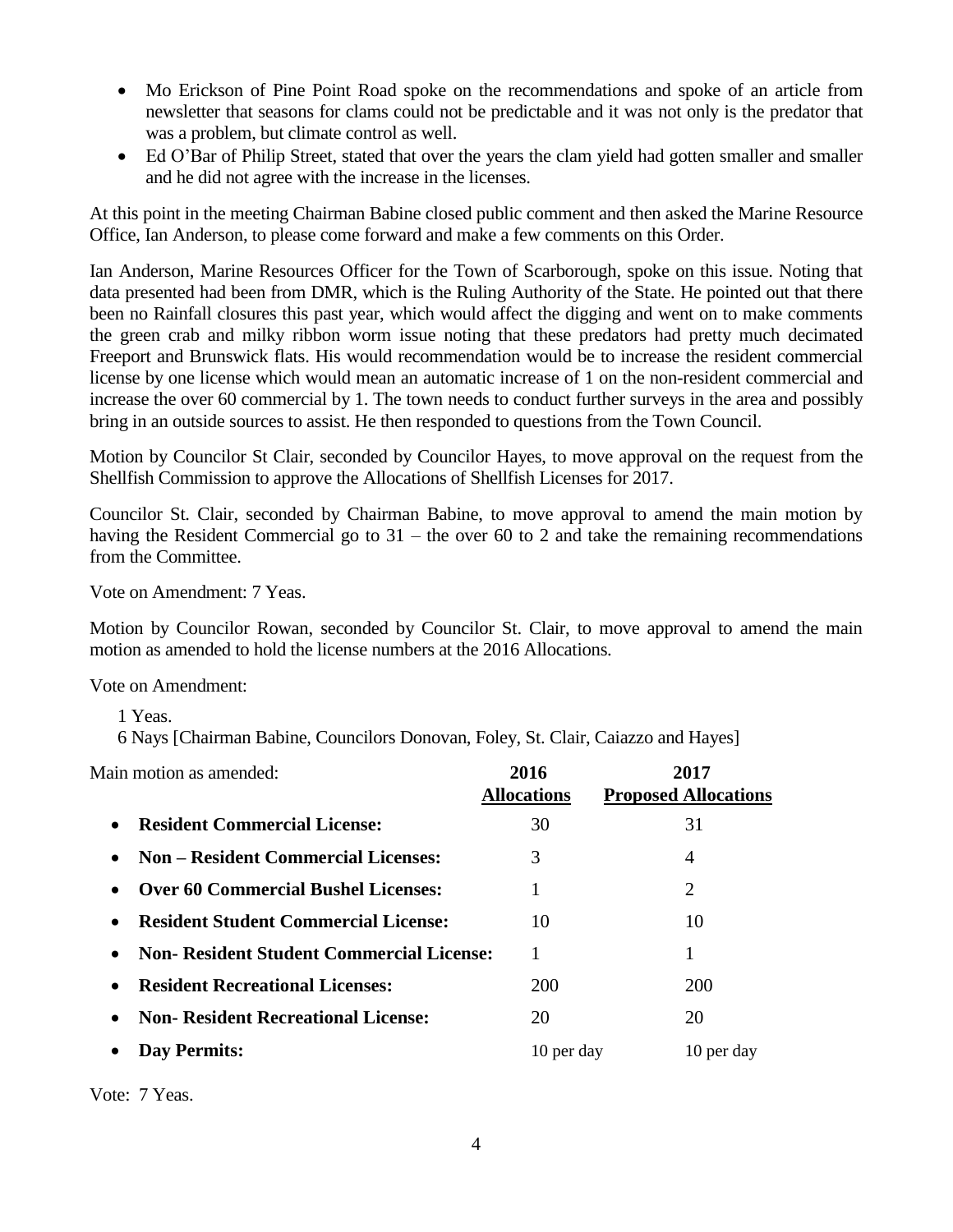**Item 8. Non Action Items.** None at this time.

### **Item 9. Standing and Special Committee Reports and Liaison Reports.**

 Councilor Caiazzo gave an update on the Appointments Committee that had met earlier and would like to post the following:

**Board of Assessment Review:** Appoint Jean-Marie Caterina as a full voting member, with a term to expire in 2019.

**Coastal Waters & Harbor Advisory Committee:** Appoint Travis Turner, as 2nd Alternate with term to expire in 2019.

**Community Services/Rec Advisory Board:** Re-appoint Roger Chabot and Art Dillon as full voting members and Liam Somers, as  $1<sup>st</sup>$  Alternate, for another three year term, terms to expire in 2019.

**Conservation Commission:** Re-appoint Peter Slovinsky and Charles Spanger, as full voting members for another three years, with a terms to expire in 2019.

**Energy Committee:** Re-appoint Sandi Dargi and Michael Wallace, as full voting members, for another three years, with terms to expire in 2019.

**Housing Alliance:** Re-appoint Brian Shumway and Tim Peters as full voting members, for another three years, with terms to expire in 2019.

**Parks and Conservation Land Board:** Re-appoint Suzanne Foley-Ferguson and Douglas Williams, as full voting members, for another three years, with terms to expire in 2019.

**Personnel Appeals Board:** Re-appoint Penney Whitney-Asdourian as a full voting member and Art Dillon, as the  $2<sup>nd</sup>$  Alternate for another three years, terms to expire in 2019.

**Planning Board:** Re-appoint Susan Auglis and Nicholas McGee, as full voting member, for another three years, term to expire in 2019

**Pest Management Advisory Board:** Re-appoint Terri Eddy as an At-Large member, for another three years, with a term to expire in 2019.

**Zoning Board of Appeals:** Re-appoint James Herbert as a full voting member and Karen Shupe as  $1<sup>st</sup>$  alternate, terms to expire in 2019.

- Councilor Hayes gave updates on the Public Safety Committee and handed out the schedule for the Finance Committee adding that it was subject to change.
- Councilor Donovan gave an update on the Metro Coalition Group.
- Councilor Rowan gave an update on the Historic Implementation Preservation Committee.
- Chairman Babine reminded the Councilors that he needed the date and time as to when the standing committee are to meet and he had been trying to setup goal setting session, once you receive the email on this, please respond as soon as possible, He then reminded the Town Council of the invited to the GPCOG meeting that would be held tomorrow night at the Gorham Municipal Center.

**Item 10. Town Manager Report.** Thomas J. Hall, Town Manager, gave the following updates:

- He had attended the Martins Point Grand open ribbon cutting ceremony earlier in the day and they have will have a 2,000 sq. ft. community space that would be available for functions.
- The Town did receive good news on workers comp.
- Audit is in and there would be a joint workshop between the Town Council and Board of Education to review this document